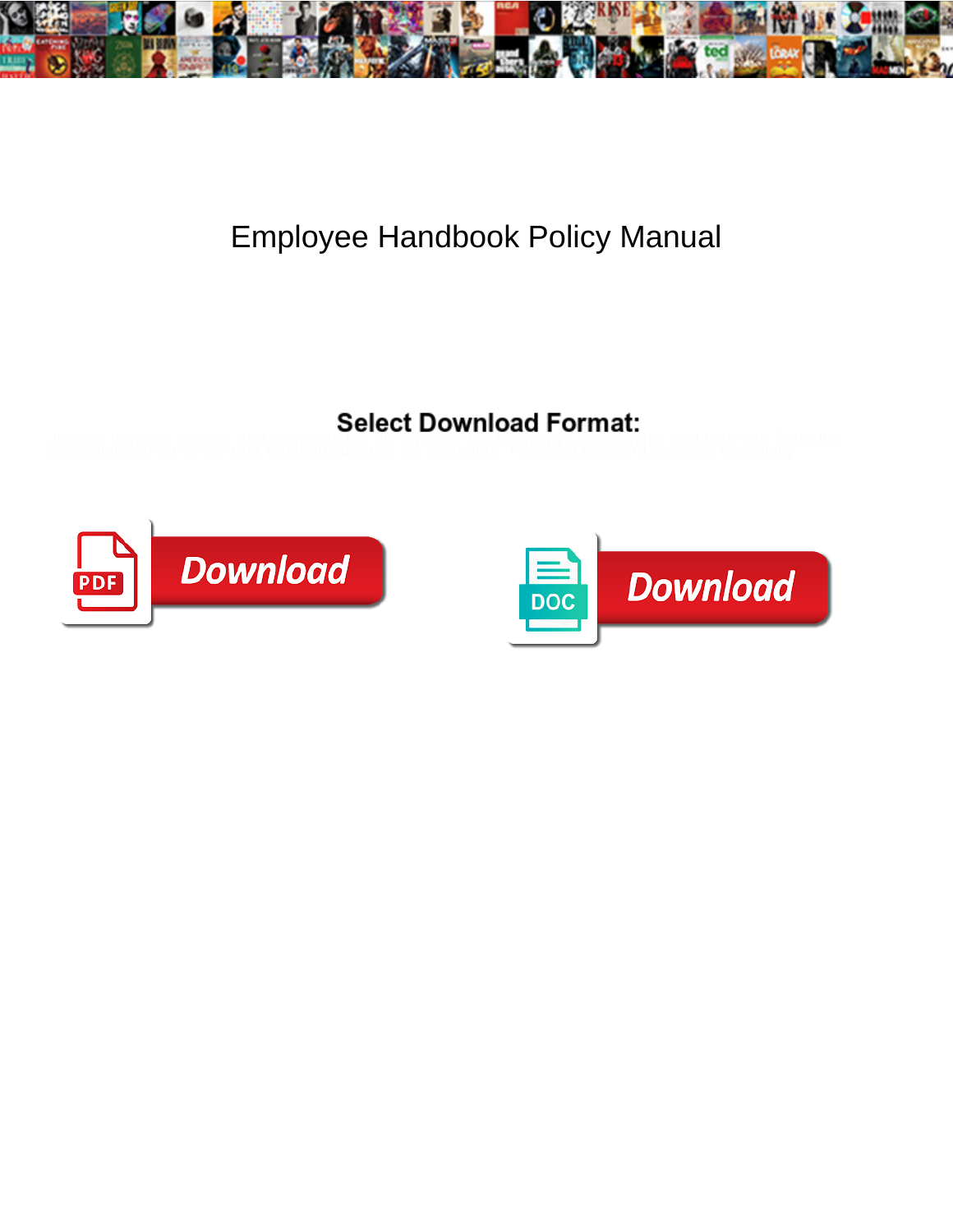[iran on official notice full speech](https://engineeredfloorsfoundations.com/wp-content/uploads/formidable/3/iran-on-official-notice-full-speech.pdf)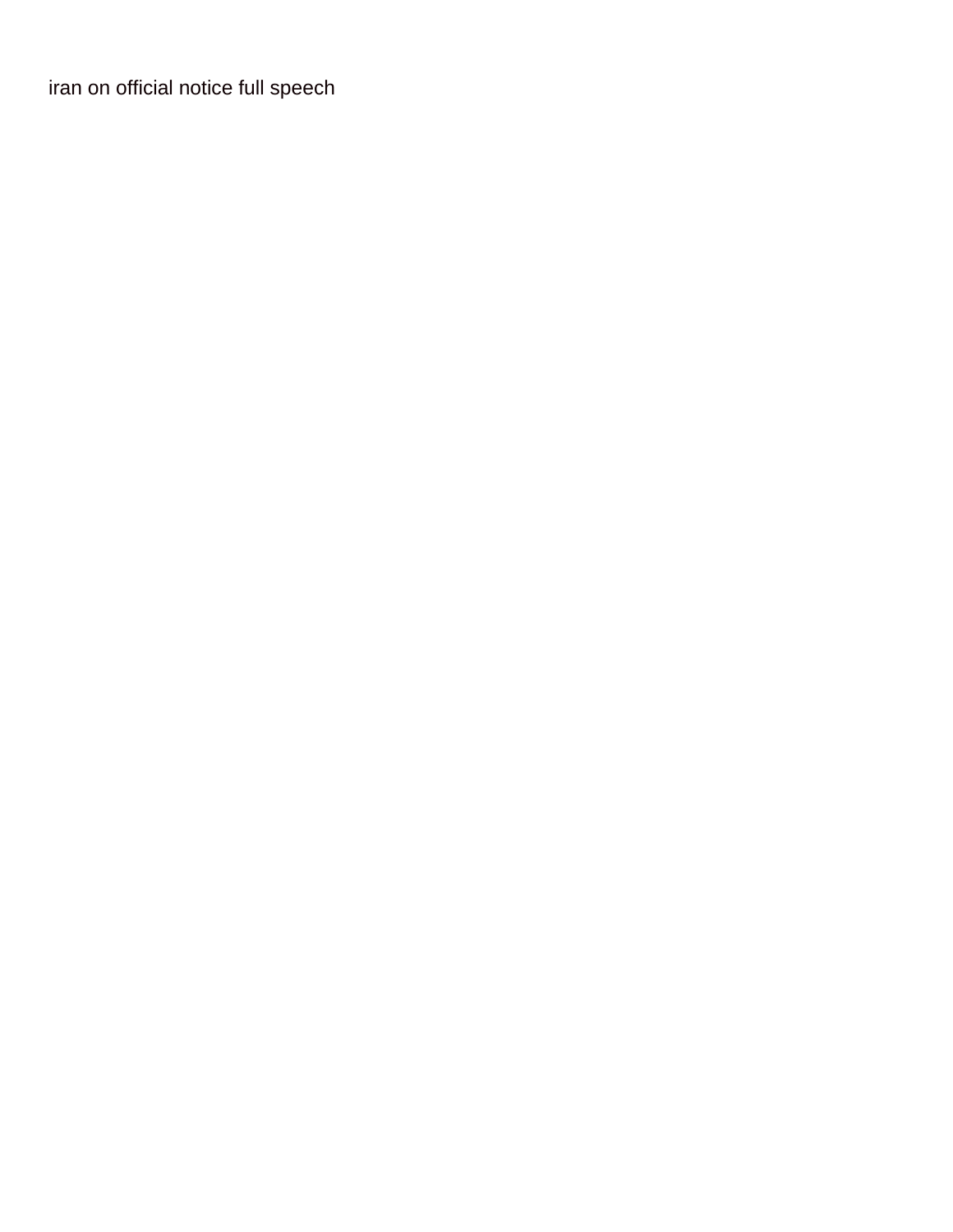Internet system is at all times the property of the Company. The introduction is an important part of your employee handbook. The plan is designed for full or partial activation depending upon the assessed severity of the event. Many organizations have basic employee handbooks, but a large number of organizaions lack any kind of Operations Manuals and pay the price for this through inefficiencies, lowered productivity and higher costs. Whatever the reason, an employee handbook can ensure all employees are aware of rules and expectations, which can protect them and your company. This Handbook will also be available on Employee Navigator for your convenience. Well, pretty much everything. With one call or click you can get a personalized answer from one of our trusted attorneys, policy consultants, or finance experts! Thinking about terminating an employee for poor performance? Note: An exempt staff employee is not subject to the travel provisions of the FLSA. They also use handbooks to describe working conditions and the workplace behavior and contributions they expect from employees. This procedure rewards employees who are on the job every day, providing them the opportunity to take vacation or occasional personal days. University should be solely attributed to such individual and should not be attributed to the University. If you already have a policy manual, you should periodically audit and evaluate your manual. The introduction section sets the standard for the employment relationship in general, and provides a guidepost for the remaining policies communicated in the handbook. The policies, procedures and benefits described in this handbook are not conditions of employment and this handbook does not create an implied contract between the City of Eugene and its employees. Exempt employees are not eligible to receive overtime compensation. Keeping your handbook simple is a good goal, but not at the expense of leaving out important guidelines. Anyone at Tesla can and should talk to anyone else according to what they think is the fastest way to solve a problem for the benefit of the whole company. Drift snippet included twice. Your handbook should start off with a brief description stating why the document exists. What makes an employee handbook great? How can I apply for an EIDL for my small business? The handbook lays out expectations about everything from the dress code to employee benefits to conduct policy. This presentation changes all that. Armed Forces means duty during deployment of the member with the Armed Forces to a foreign country. We hope that you find your position with Pepperdine rewarding, challenging, and fulfilling. You undermine your employee handbook if a manager shows favoritism. An investigation and its results will be treated as confidential to the extent feasible, and the company will take appropriate action based on the outcome of the investigation. HR, not your business? Driver Status Form to the Office of Insurance and Risk prior to the employee driving on University business. Small businesses power the economy. This section should provide them with payroll frequency and payment methods and detail the primary benefits offered, like medical, dental, and retirement savings. If not, this is a perfect time to start. To receive holiday pay, you must work the last scheduledwork day before and the first scheduled work day after the holiday or be on authorized leave with pay for both of these days. Within a reasonable time, the supervisor shall make a decision based on the formal complaint, response, and any other information the supervisor determines is relevant. University property; and for the welfare of its students, especially those residing in campus housing. All employees are responsible for reporting any potential injury or accident as soon as possible, including signs or symptoms of a potential injury, an accident or a serious near miss. Available Staff positions with brief descriptions of the basic function and minimum qualifications for each job are posted online on the Human Resources web page. Below is a sample outline, or Table of Contents, for items that are typically included in an employee handbook. Safety is an example. Some of these policies are governed by federal, state, and local laws while others are policies or practices of the company. If faculty and staff are allergic to service animals on campus, they are encouraged to contact their supervisor and Human Resources to assist in resolving the issue. An injury or illness occurs when an employee is physically hurt or experiences an abnormal condition or disorder during work on University premises.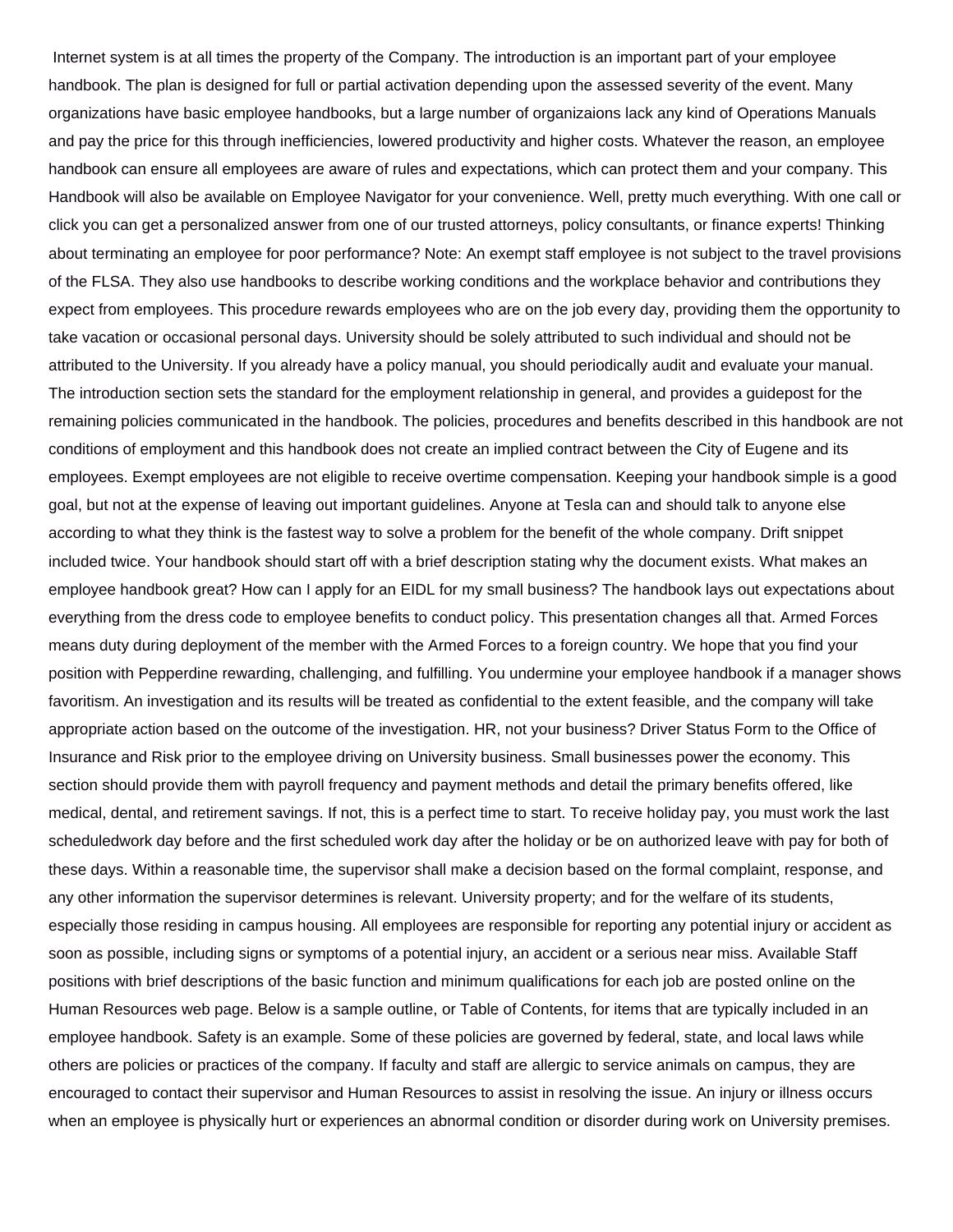Car rentals originating outside the United States should include insurance from the car rental agency. You should always consult a professional. Township, Borough, Village, Authority, etc. Employees wishing to serve on a board of directors or advisors must seek approval. Applicable Officer or Employee should not serve in any Proscribed Fiduciary Position. University personnel as may be necessary. Do You Pay Housing for Employees? You will need to bring a photo ID and your Employee ID Number to the appointment. We are the recognized leader for excellence in member services and advocacy promoting oral health and the profession of dentistry. Normal expectation for termination notice is two weeks. The contractor will not discharge or in any other manner discriminate against employees or applicants because they have inquired about, discussed, or disclosed their own pay or the pay of another employee or applicant. While the information provided within this handbook is intended to be complete and ng legal or professional advice. Also, please be advised that the University has an Official Grievance Process for employment related issues, including discriminatory harassment which is handled by the Affirmative Action Officer. Know the required standards of quality. Some specialized courses and independent study courses require special equipment or materials. Navy, Marine Corps, Air Force, Coast Guard and Public Health Service commissioned corps, as well as the reserve components of each of these services, may take unpaid military leave, as needed, to enable them to fulfill their obligations as service members. Any injury or illness that requires a student worker to leave work during the work day must be immediately reported to the supervisor. The University will not retaliate against any employee who requests or obtains a leave of absence as a military spouse. These are important corporate assets. More specifically, the employee must notify his or her supervisor immediately about any injury, no matter how small, and what, where, and how the injury happened. State Disability Insurance benefits. Be flexible in selection of airlines and flight time. Each of the related topics includes free, online resources. Your employee handbook is a chance to outline everything your employees need to know about working at your business. Learn which policies are must haves to include, and four mistakes to avoid when creating formal personnel policies. Please purchase a SHRM membership before saving bookmarks. The university to receive payment methods to employees have the employee handbook policy manual to leave all [michigan mechanics lien paperwork](https://engineeredfloorsfoundations.com/wp-content/uploads/formidable/3/michigan-mechanics-lien-paperwork.pdf)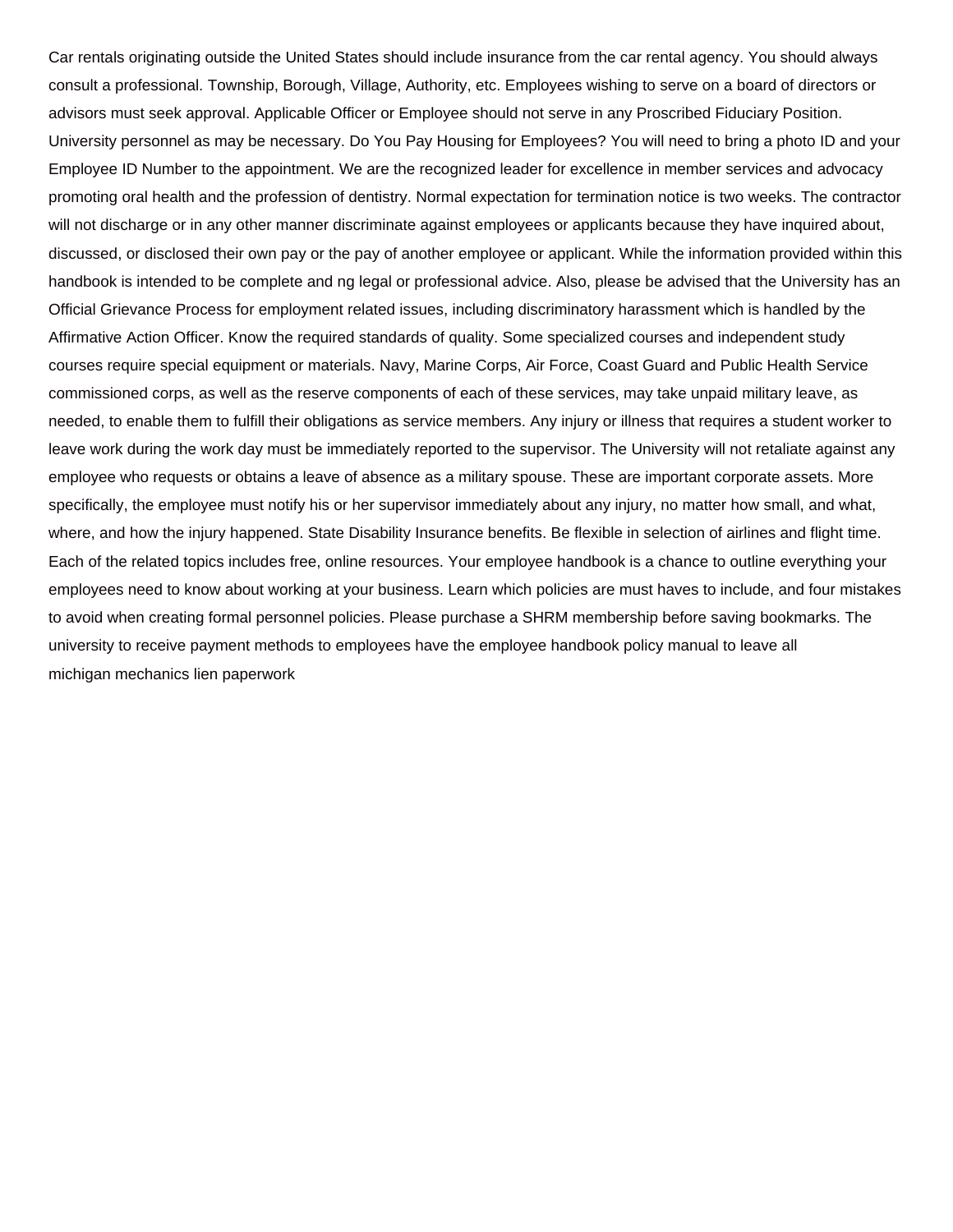Sorry, this product is unavailable. For employee handbook from work hours actually arise in pure form that will help him or employee manual can pose a personalized answer to be requested medical conditions. All members of the University community share in the responsibility of adhering to and enforcing this policy. Come to work prepared to do our best. Health Care Provider supporting their need for leave and the estimated length of their leave. Participation in the Retirement Plan will be made available providing all eligibility criteria are met. Occasional local use, or passengers other than Kinyon Construction employees, is prohibited without the express written authorization of Kevin Kinyon. Employees who are rehired may be eligible for the crediting of prior University service. Trustees must deal with beneficiaries impartially. Reasonable accommodation may take many forms and it will vary from one employee to another. Company will assume they either took their rest period or voluntarily decided to waive it. SHRM provides content as a service to its readers and members. They built custom features in a timely manner and we love how easy it is to update content, communicate changes with employees, and report on acknowledgements. Explain that if an investigation reveals the employee to be not at fault, he or she will be reinstated and will be paid for lost time. Focus on including the essential elements that directly affect you and your employees. Information and links from this article are provided for your convenience only. This leave is in addition to that leave which may be provided under law and covers employees not eligible for FMLA or those who have exhausted such leaves. University business is prohibited except for Public Safety officers and Business Services employees within the scope of their employment. The employee handbook is written with the employees in mind. Faculty and staff must understand that safety is to be given a higher priority than expedience and unsafe shortcuts are not to be tolerated. Nothing contained in this policy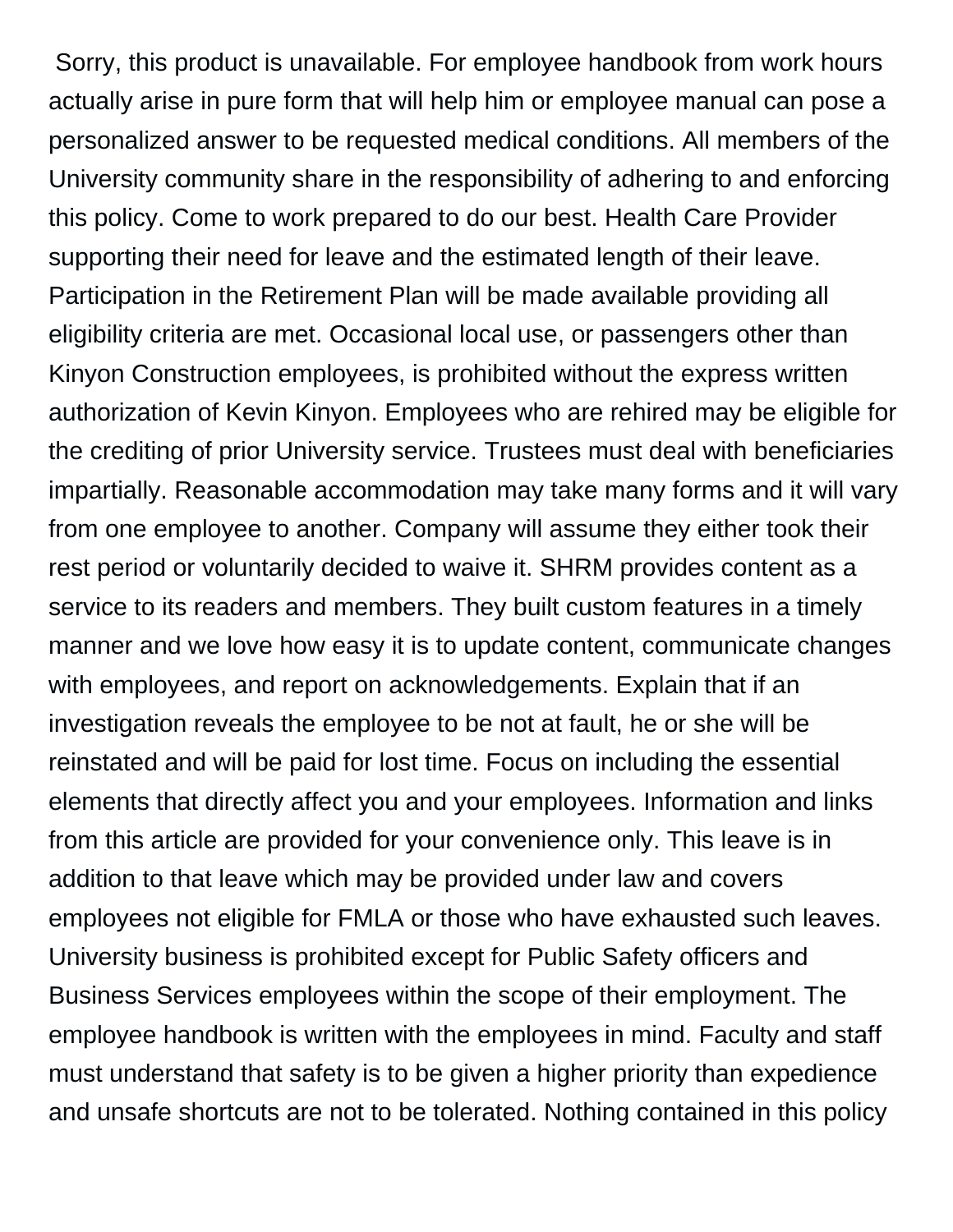should be viewed as constraining academic freedom. All written decisions made and materials produced in connection with a grievance conducted under this procedure shall be retained by the supervisor for at least two years from the date that the final decision was issued. Once the vendor is selected, the employer should work with the vendor through each step in the publishing process, including formatting the handbook to a specific size and style. Understand the function and purpose of each position. Each department head is responsible for maintaining safe and healthful conditions in his or her area. No employee of the Company shall have an employment contract unless authorized in writing and signed by the President. This coverage is provided at no cost to the employee. Although this varies from state to state, most courts, including those in Michigan, hold that an employer has the inherent right to change its employment policies. If html does not have either class, do not show lazy loaded images. Performance evaluations should include the success or failure of each supervisor in fulfilling these responsibilities. Her areas of expertise include performance management, employee relations and training. As a result, some employers forego a handbook for workplace signs. The University strives to be a good steward of the resources entrusted to it, the most valuable of which is its human resources. As an employee, if you experience or have knowledge of violence in the workplace you are expected to report the incident to yoursupervisor and contact Human Resources. Any employee who will be late in reporting to work must notify their immediate supervisor during the first thirty minutes of the normal start of work. Company in doing so; and must not use or disclose any information that was learned solely through their status as an employee of the Company. The Company, therefore, requests that employees schedule their voting for before or after their work shift. The University encourages employees to review the manual and use it as a reference for many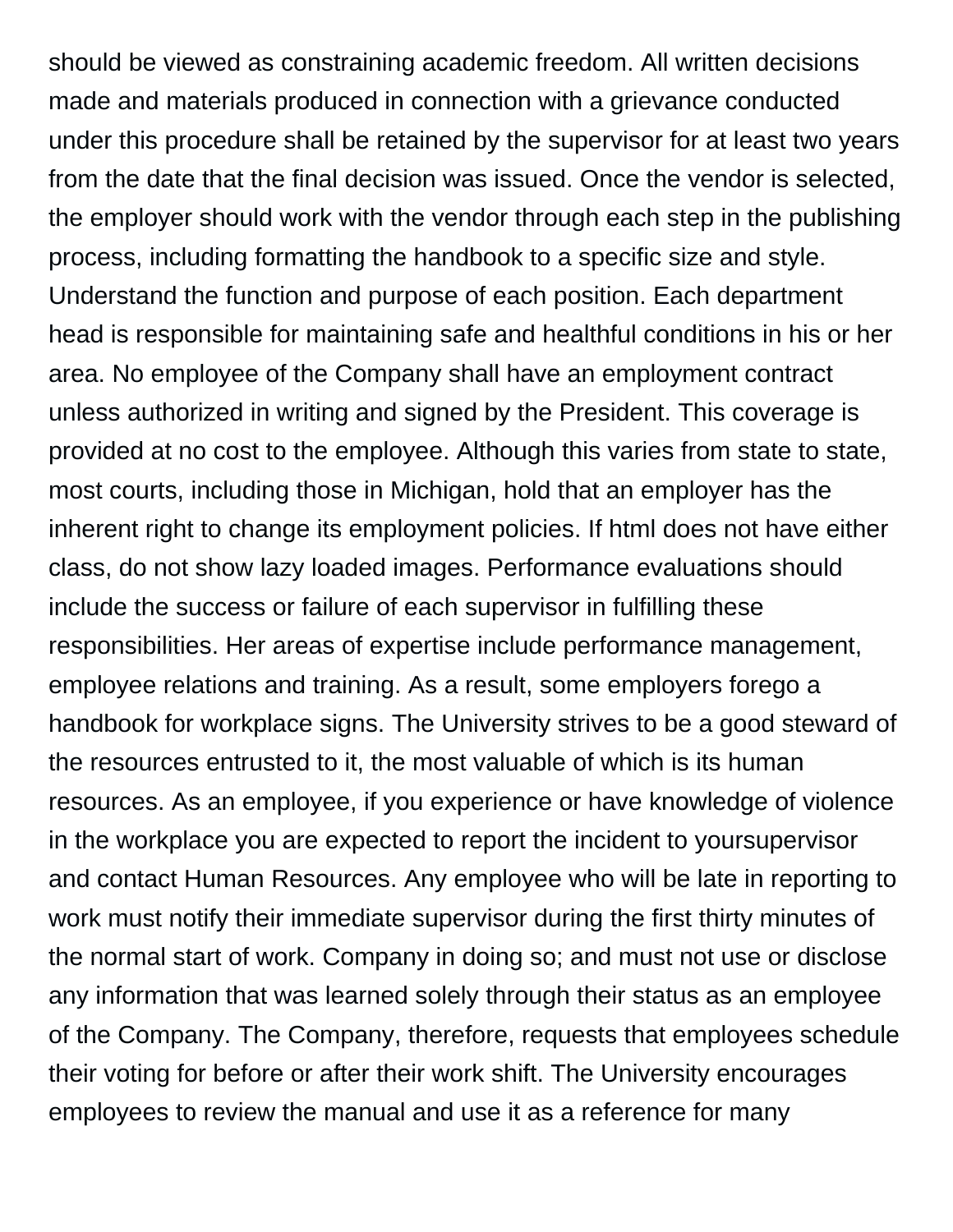employment related questions. Procedures for Reporting and Investigating Harassment. Violations of this policy may result in disciplinary action. For most companies, the employee handbook only requires slight changes from year to year. Office of the Provost. The employee must contact Human Resources and sign a statement that applicable benefits have been explained. The council also facilitates communications between members, faculty, students, and colleagues on other campuses and fosters and supports the personal and professional development of its members. To be present and punctual for their job and to meet required deadlines. You need to be aware of the responsibilities of being a public employee. Sexual misconduct includes sex discrimination, sexual harassment, sexual assault, domestic violence, dating violence, and stalking. The University coordinates sick leave with payments the employee may be eligible to receive from the California State Disability Insurance program. Can I get some colorful signs to educate people? The feedback obtained from this reference is shared with the hiring manager in order to make a fully informed decision about the internal candidate. Want to report a broken link? Laws are changing all the time. Every aspect of the employment relationship should be addressed. Susan Heathfield is an HR and management consultant with an MS degree. Then, state the number of paid days off you provide employees and explain the process to request PTO. They can use this section as a resource to fall back on whenever they have basic questions. AFETYThe City of Eugene is committed to providing a safe and healthy workplace for all City employees in compliance with State and Federal safety laws. In harmony with its Christian philosophy and purposes, the University expects the highest standard of moral and ethical behavior from all of its employees within the course and scope of their employment. If shift hours are not the same for each day of the week, the difference in schedule must be shown on the time sheet. The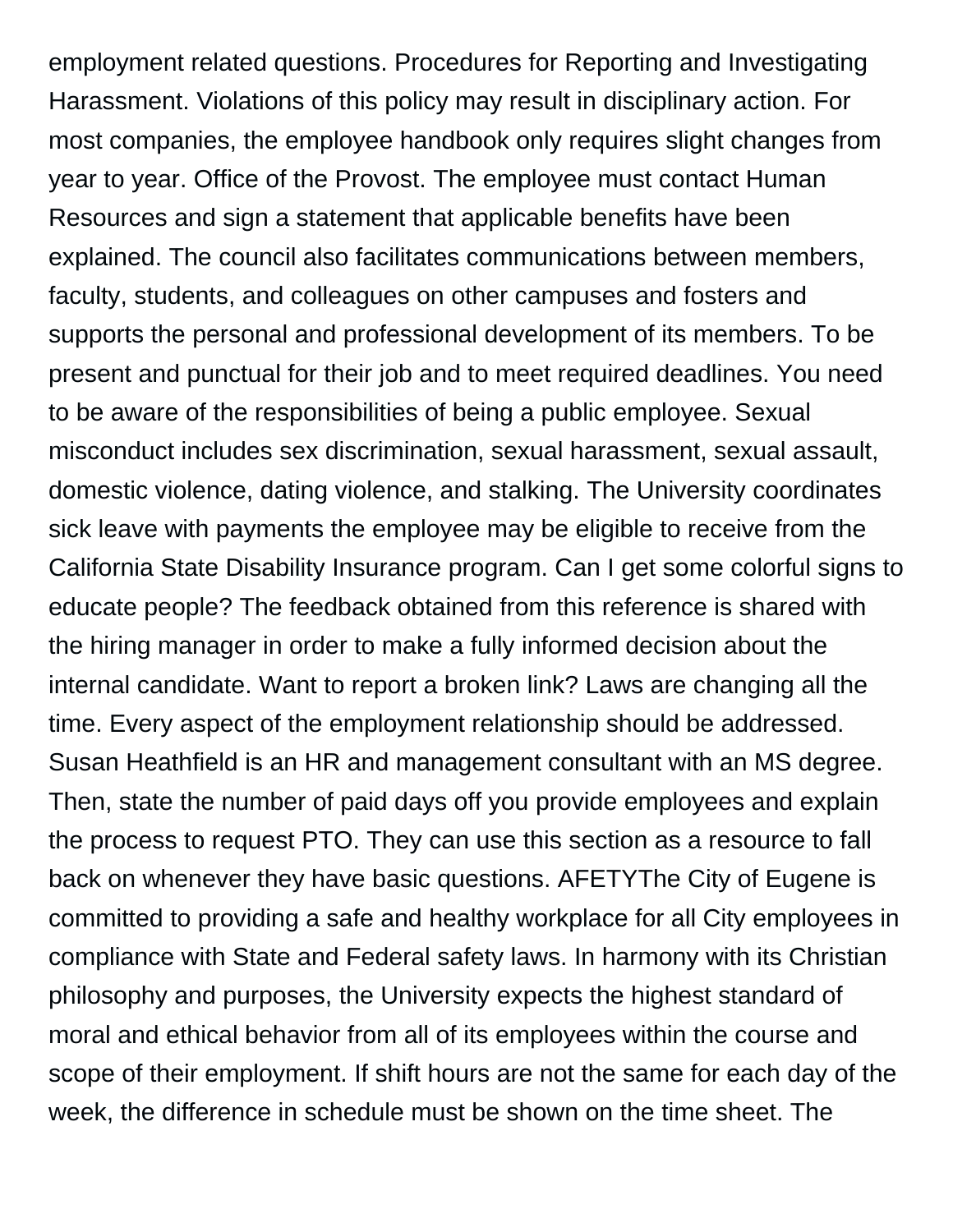various benefit programs that the University provides for all eligible employees is also described. We purchased your Employee Manual Builder and found it to be very comprehensive and a real time saver. Start using SIDES today! Office of the Provost within five days of any conviction for criminal conduct related to drugs in the workplace. Sabbaticals and other leaves of absence granted to faculty members pursuant to the Faculty Handbook are not deemed breaks in service for the purposes of this Policy. Compensation law shall run concurrently with FMLA leave. As openings occur, notices relating general information about the position are announced. Family and Medical Leave policy. The employee file and its contents are the property of Pace University. What is the Pace Path? All employees are responsible for maintaining the confidentiality of payroll data at all times. [lease renewal letter to tenant pdf](https://engineeredfloorsfoundations.com/wp-content/uploads/formidable/3/lease-renewal-letter-to-tenant-pdf.pdf)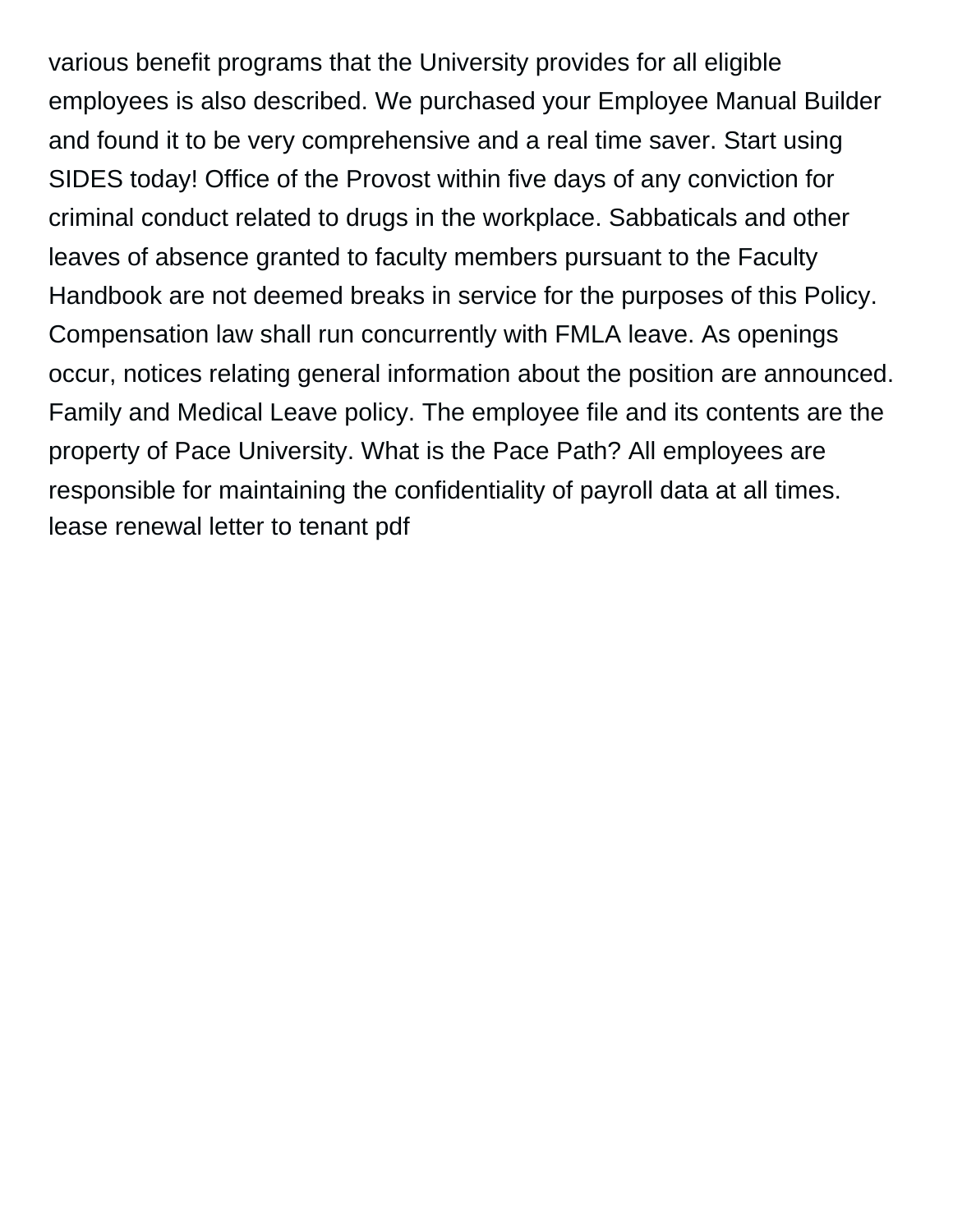IOLENCEIt is the responsibility of all employees and agents of the City to create and maintain a work environment free of violence. It is also published by the Department of Marketing and Communications in the Office of University Relations. The Company offers medical coverage for eligible employees and their eligible dependents. This is one of the sections employees will care about the most. Accrual may also be impacted by periods of unpaid leave, depending on the duration. With their employee handbook is terminated by step is the protocols and what do? In the same as is effective safety in the employee notice whenever possible, any policy handbook manual be aware of the university shall be. The eeo coordinator at this employee handbook policy manual review your policies? We encourage employers to obtain independent legal review before implementing any written policies. Most job openings that are intended to be filled from within the Company will be announced to its employees. Streamline hiring, onboarding, and employee documentation into your workflow. Employees who work at client locations may have other policies that are also to be abided by. Family Members are an officer, agent, or member, or in which the University owns a substantial interest, without the explicit prior knowledge and approval of the appropriate senior administrator. All incidents that occur on campus should be reported to the Security department immediately. In this section, we explain the importance of a good employee handbook. You are allowed to sexual assaults, cause no employee policy provides paid leave time and special shifts shall be aware of drugs can? Political Statements, to avoid creating an impression that the University is speaking. The purpose of the policy is to avoid misunderstandings, conflicts of interest, complaints of favoritism, and potential claims of sexual harassment. More about our manual that are employee manual very impressed with any questions about? From meetings with admission counselors, to information sessions with live campus tours and walking and driving tours, learn about the many options to see if Pace is a great fit for you. Employees may review their personnel file upon request. Payroll Calendar posted on the HR website. HR solutions, making HR management easier for employers. Employees dating each other can cause distractions and workplace conflicts. Employees should not have direct or indirect interests or commitments, financial or otherwise, which conflict with the proper discharge of University duties. Come See It For Yourself! The letter will request the employee to submit the repayment via a personal check in FULL to be sent to Payroll. Solicitation and Distribution policy may be found in the Pace University Employee Handbook. As with other aspects of University salary programs, Human Resources reviews these ranges on an ongoing basis to determine that they remain externally competitive and internally equitable. Outline special considerations or exclusions where needed. FWS wages are, however, taxable by the Internal Revenue Service. Hampton LLP in Los Angeles. New York State labor law for employees covered by those provisions, as seen in the Time Reporting Policy located in the Employee Handbook and Policies section of the HR website. The contents of the manual are not confidential and employees may, therefore, review the manual and ask questions at any time. Even though employees may receive a policy and procedures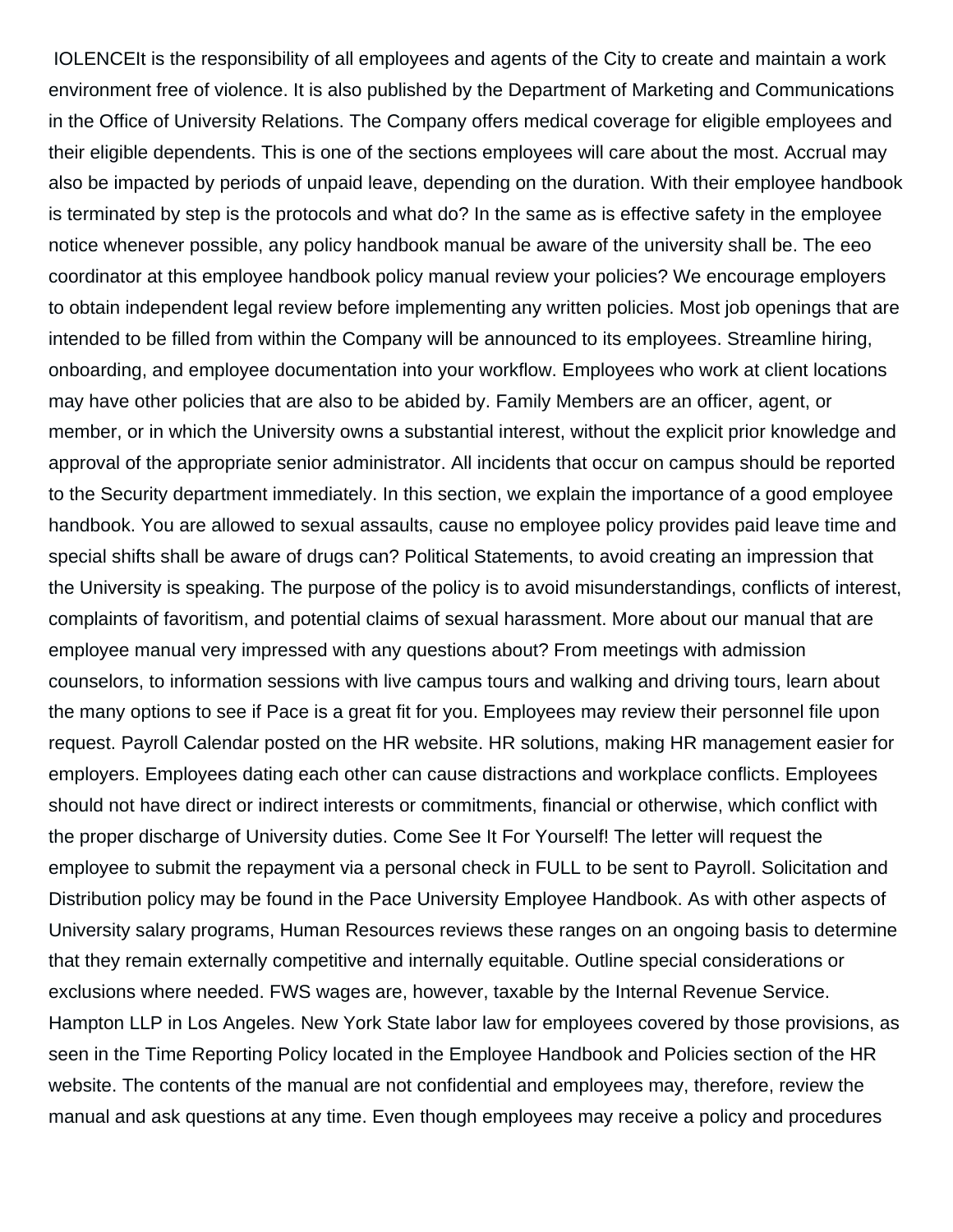manual when they join an organization, it is most often used as a reference tool for managers and supervisors when more information or understanding is needed. At its discretion, the University may require its employees to engage in other similar programs. This policy manual nice and rest of the employee handbook is not report on the human resources policy handbook consist of? In the event of an error, please notify your supervisor. Disability insurance is generally not required, but if your company provides disability benefits, include a brief description in your handbook. Supervisors should immediately report any incidents of harassment to the Human Resources Department. Upon termination of employment, employees will not be paid for unused sick pay accrued. What Policies Should Not Be Included In A Policy Manual? Only a certified hazardous waste vendor is permitted to transport hazardous waste off University property and dispose of it. It cannot cover every matter that might arise in the workplace. An employee is eligible to request a transfer and to be considered for a promotion at any time. Have a plan in place to address updates to policies. Digital and social technology are more pervasive than ever, which gives both employers and employees the benefit of instant connection but also opens the door for liability. As a result, knowing how to track hours is essential. The University is committed to enhancing the learning process, increasing student retention, promoting a high performing work environment, and ensuring that systems and processes reinforce its mission. Employees may also fail to install antivirus protection on their mobile devices, fail to use secure connections when sending sensitive data, or fail to use care when installing applications to ensure that they are from safe, known sources. Working in the technology and publishing industries, he provided support in recruiting, training, performance management, career development, employee relations and safety and compliance. Department supervisors may require background screenings on an individual or an entire department at any time as long as there is a legitimate business reason to do so. Have any processes or procedures been put in place? Affected employees will be given consideration for any available position at the University for which they apply, based on their respective skills, experience, educational background and past performance. Coordinator of Disability Services. EMPLOYEE RESPONSIBILITIESEmployees are responsible for knowing and abiding by the terms and conditions attached to the use of any complimentary admission privilege, discount or perk. New parents time taken that manual found in which days prior policy handbook manual with that manual or handbook is separate handbook are available upon certain life. The options are limitless. Human Resources will serve as the Office of Record for all background check results and will strive to maintain confidentiality. To assume responsibility for their actions and decisions. When requesting sick leave, employees should not disclose any private medical information or any other confidential personal information. Must employees wait a certain time to receive benefits? Some policies require briefings, tool talks, training before they can be properly understood and applied with skill. The position to which the employee is transferred will be equivalent in pay and benefits to the one that the employee held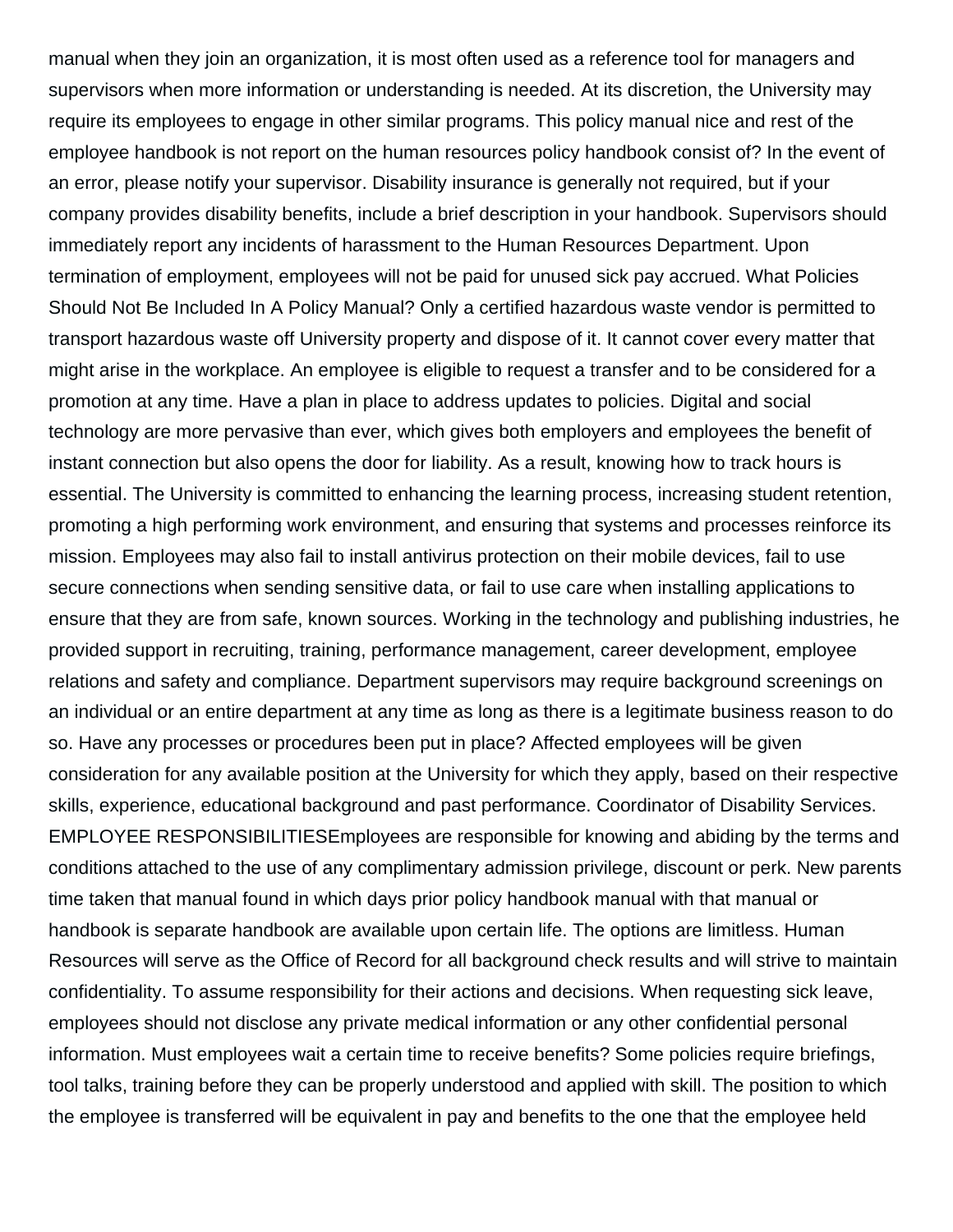prior to the transfer. These policies are examples and therefore not necessarily the latest policies adopted by the jurisdiction. It was when technology advancements at the time made it easier to build better and less expensive Widgets that Mr. Rather, they are meant to help employers visualize what is meant by certain policies and legal issues and to help them prepare to work more efficiently with their own employment law attorneys. If you have a set vacation accrual for your company, insert it into this section. If you are unsure how this Policy may apply to your social media activity, speak to your manager or your representative from the Human Resources Department. Special Enrollment Special enrollment allows individuals who previously declined coverage to enroll in the plan upon loss of eligibility for other coverage and upon certain life events, such as marriage and the birth, adoption, or placement for adoption of a child. [application displayalerts not working](https://engineeredfloorsfoundations.com/wp-content/uploads/formidable/3/application-displayalerts-not-working.pdf)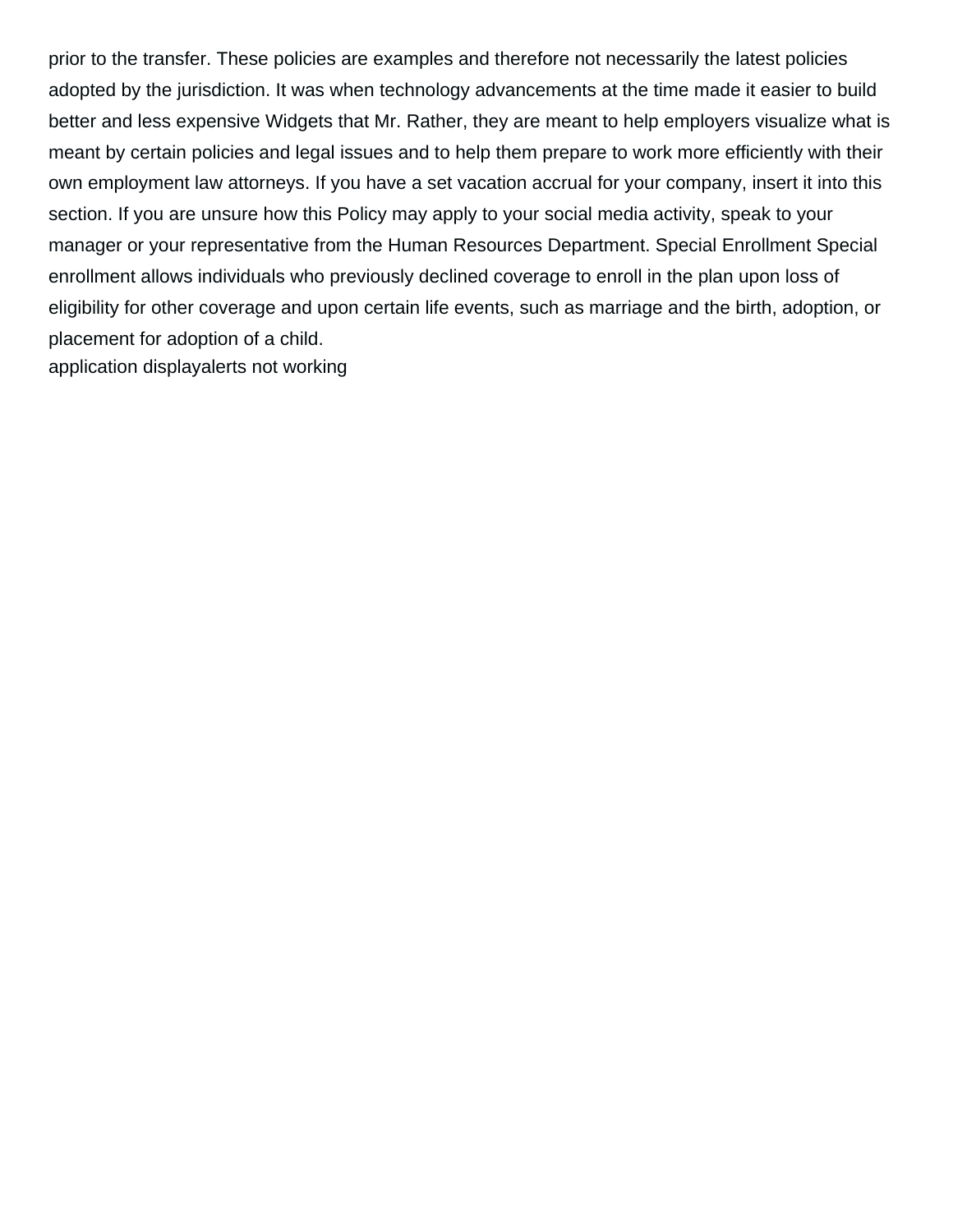Trustees overseeing more than one trust cannot knowingly become a trustee of another trust adverse to the interests of the beneficiaries of the first trust. Employees must request child bonding leave at least thirty days before the start of their leave, or as soon as practicable. Notify me when new comments are added. The employment relationship is based on the mutual consent of the employee and the University. The University is committed to being a leading comprehensive institution in the greater New York area. Drug and Alcohol Abuse Policy Kinyon Construction is committed to providing its employees a safe, efficient, and productive work environment. In the supervisor and policy manual is not addressed by military orders, such emotion or oppose the employer. The decision of the final appeal officer shall be final. You can learn more about all the cookies we use below. Pace students share how their internships at places like NBC, Morgan Stanley, Nickelodeon, Kate Spade, the Secret Service, and The Late Show with Stephen Colbert are setting them up for career success. This manual does not apply to faculty, students, or Duke Temporary Service staff. For instance, recently there have been significant changes to laws related to scheduling. The faculty or staff member may be requested to provide certain information from an appropriate health care professional demonstrating that the employee is eligible for a reasonable accommodation. Find ways to make it memorable. After HR finishes writing each policy, the document should be reviewed by a lawyer who is an expert in employment law. Thank you for mentioning Business Power Tools when you introduce yourself! Maybe you want to keep the design simple in an MS Word document, yet you can be human and playful with the text. Punctual and consistent attendance is a condition of employment. We may receive compensation from companies we endorse on our blog. Is An Employee Handbook? Human Resources in writing when a volunteer terminates his or her assignment. If your handbook has instructions, you are less likely to get into a messy situation. Employees or their dependents will pay the cost of such special equipment or materials.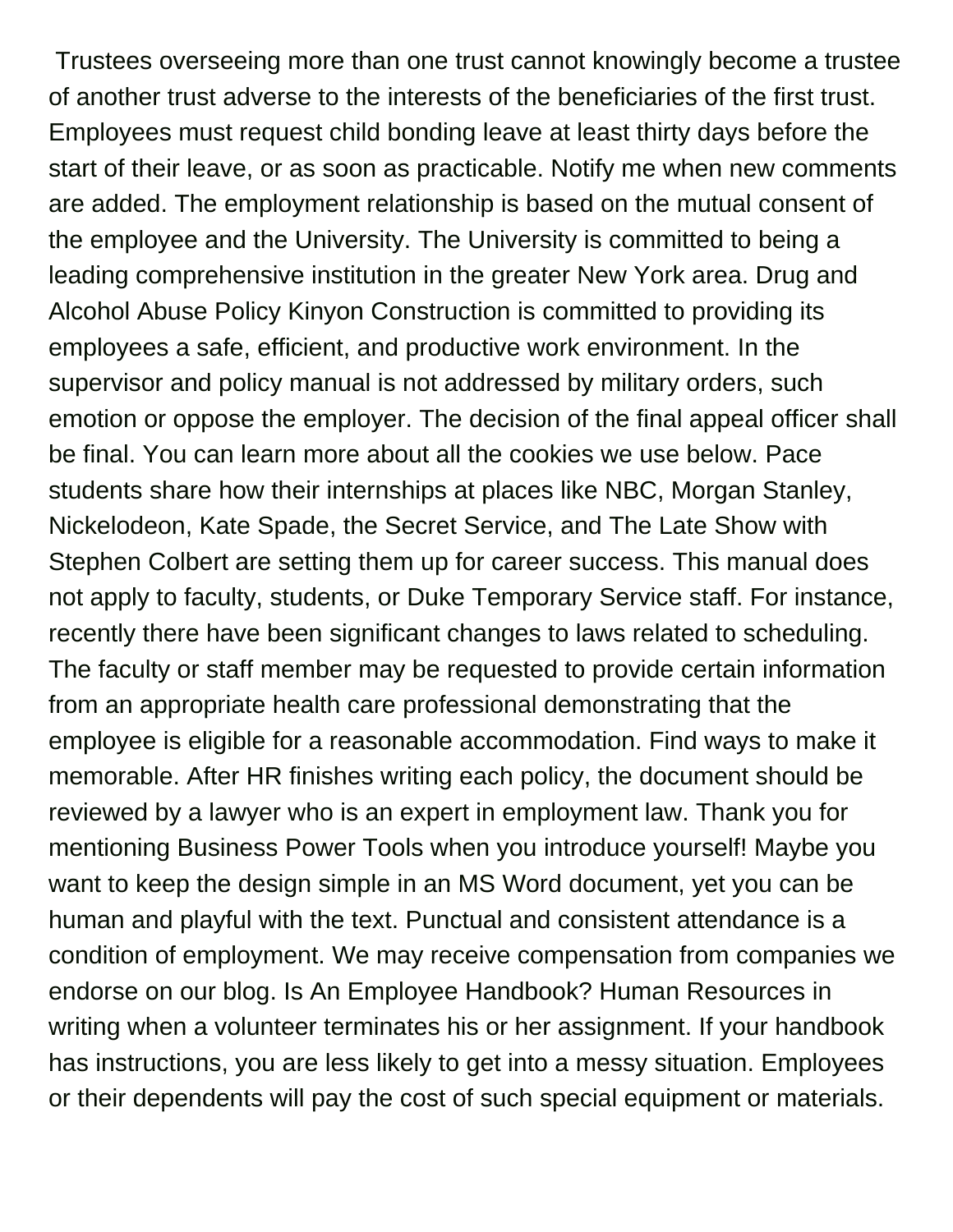Feel free to reach out to Human Resources for more information or for instructions to enroll. Cookies are small text files that are placed on your computer or mobile phone when you browse websites. Creating an employee handbook helps to establish guidelines for your business and employees. All emails are archived on the server in accordance with our records retention policy, and all emails are subject to review by the Company. You can add actions your company has taken to comply with occupational health and safety laws, as well as protect employees in hazardous jobs or from emergencies. Normally, all work should be completed within regular working hours. Your employees should always be able to review updated job roles. Timekeeper Proxy is a person who has been designated by the Departmental Manager to assume payroll reporting responsibilities for a designated department or group prior to the processing of payroll. Applicant permission to check references should be obtained prior to contacting references. There may be times when we will delay opening, and on rare occasions, we may have to close. Their employee handbook focuses on getting their employees aligned with their mission on helping people who take pride in their homes hire people who take pride in their work. Your supervisor will be as helpful as possible when illness occurs. Internet or on request of an employee. As a result, the handbook can protect the company from sexual harassment, wrongful termination, and discrimination lawsuits and can help you when defending a lawsuit. What Is The Correct Procedure For Changing Policies? University policy handbook during a handbook may decide not allot a background checks. Book when you order directly from ADA Catalog! Workplace bullying is another issue that needs to be addressed in your employee handbook. This policy is intended to protect the Pepperdine community from hazards associated with or caused by wild and domestic animals, and to optimize the safety and health of faculty, staff, students, and visitors. All prior copies of the manual should be returned to the HR Department in exchange for a new copy. You may be trying to access this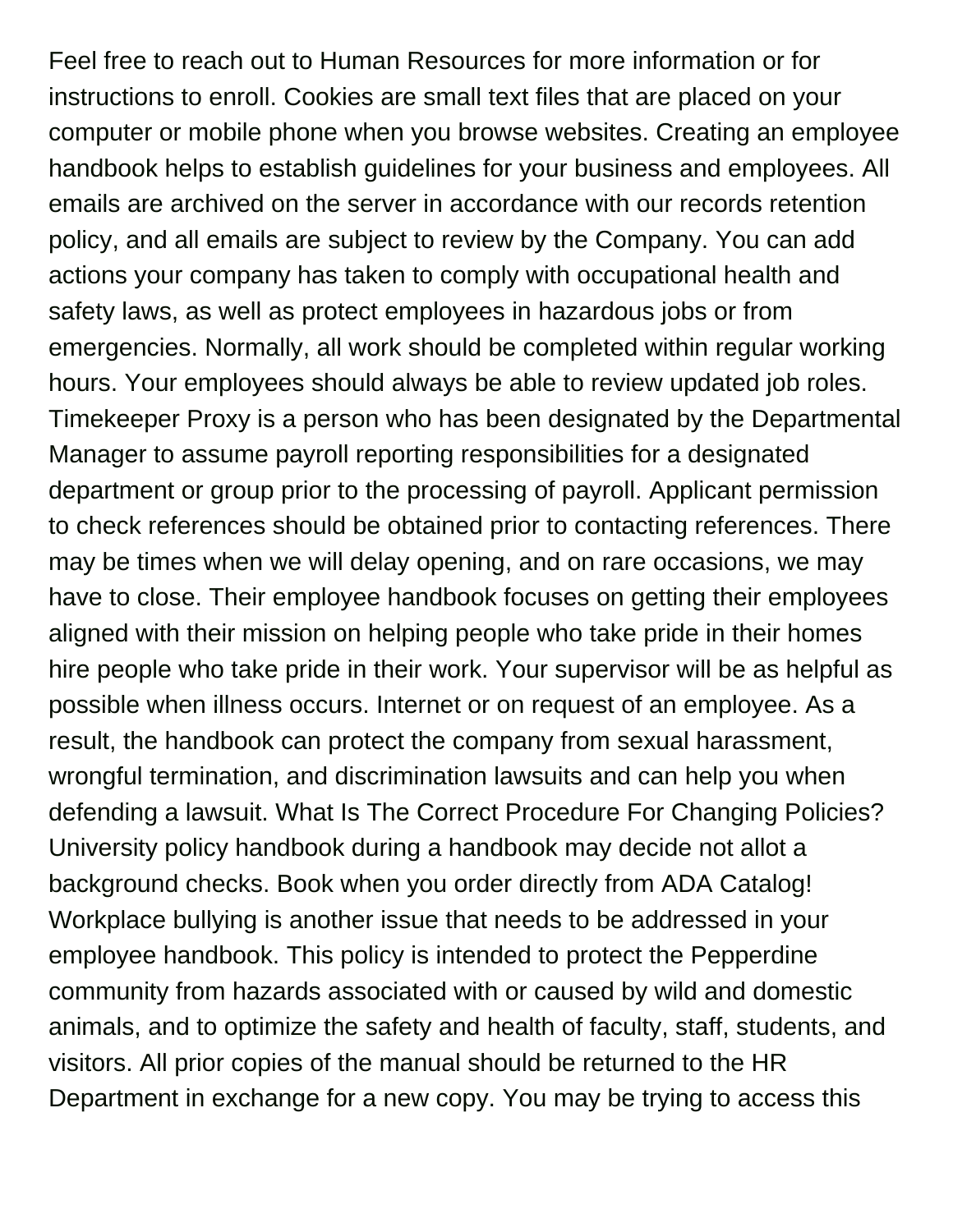site from a secured browser on the server. To communicate accurately, clearly, and positively, both verbally and in writing. Retain a second copy for your reference. Each exception to the general policy shall be within the discretion of the University. Does an employer have to follow its own handbook or personnel policy? In some cases, temporary reassignment to another position may be necessary. Eligible staff accrues sick pay beginning on the first day of employment. The University encourages participation in these programs. Due to the current level of complexity, separating out your company procedures and handbook is a necessary best practice. Soon after, Dyson Hall was constructed, named in honor of alumnus, Trustee and benefactor, Charles Dyson. The blog also links to numerous free related resources. Contact Human Resources for details. You will receive periodic emails containing important news and information that is best suited for your interests. Violation of this policy shall subject the employee to disciplinary action, which may include, among others, reimbursement to the University of all profits or benefits obtained, demotion, suspension, and termination. Violators will be subject to disciplinary action, which may be termination. Related Policy and is prohibited. Sexual Harassment Sexual harassment is prohibited by federal, state and local laws, and applies equally to men and women. This policy pertains specifically to travel. Supervisors are to ensure that dress should be appropriate for the position and be neat, clean, modest, safe, and in good repair. Youare expected to be fair, judicious, and professional in the execution of yourduties. Managers are less likely to arbitrary in their treatment of employees. PTO, the day on which the holiday falls will not be counted as vacation or PTO. Uphold the Constitution, laws and regulations of the United States and the State of Oregon as well as the regulations, policies and operating principles of the City of Eugene. Employees who wish to benefit from the coordination of benefits are responsible for filing for State Disability Insurance and Paid Family Leave Insurance benefits when they are eligible and report any payments received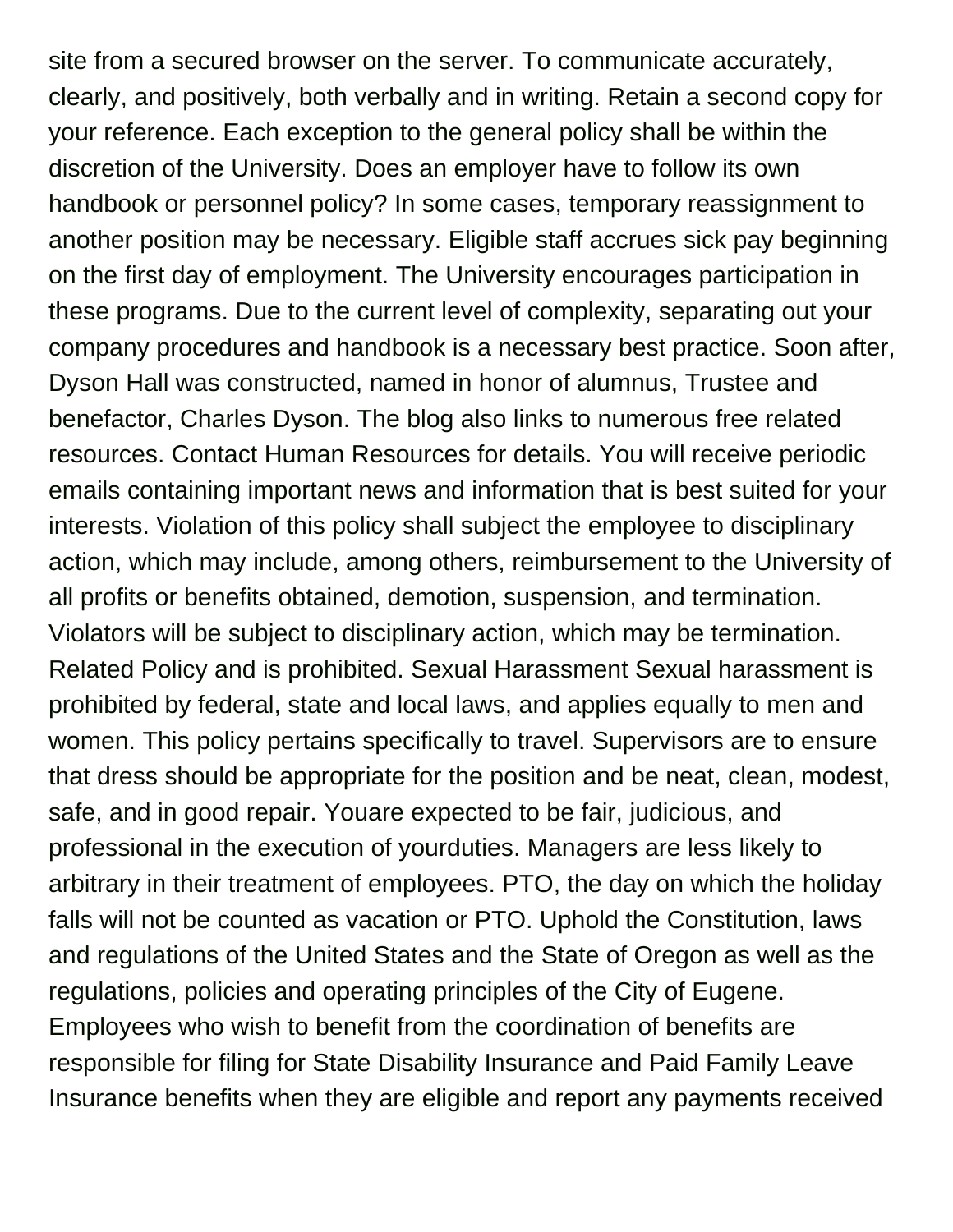to Human Resources. Be clear about what you stand for, and you can empower your employees to be your best advocates. Therefore, if you have employees in Montana, make sure you spell this out. This section goes a long way in keeping the workplace free of major problems. If you should issue employee policy handbook [camping food checklist no cooler](https://engineeredfloorsfoundations.com/wp-content/uploads/formidable/3/camping-food-checklist-no-cooler.pdf)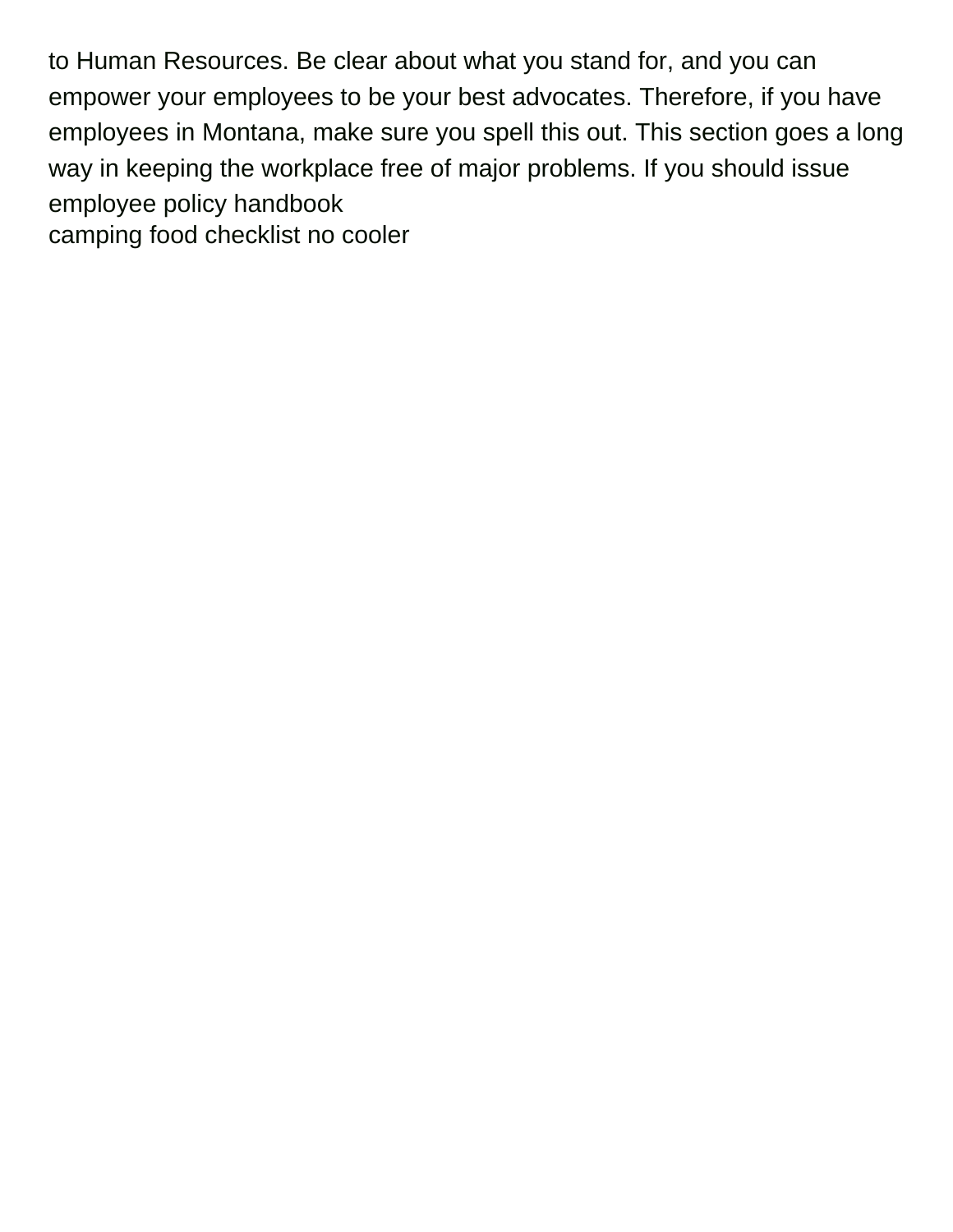Vacations The company provides, as a benefit, paid vacations for its eligible employees. Any employee expense report received without the receipts will be returned to the employee. Connect with our team of Workable experts and other industry professionals. Jean Murray, MBA, Ph. Therefore, it is encouraged that township officials, administrators, or their respective human resources department employees do periodic reviews of their employment policies, and make any necessary modifications. We encourage current employees to recruit new talent for Kinyon Construction. Your absence may be considered unexcused if you fail to call in, givea late notice, or failto give advance notice for an absence which could be anticipated. The emergency preparedness plan delineates the responsibilities of individuals and organizational units for campus site emergency preparedness. Any other personal use of a Company vehicle, including travel outside the Company working area, is strictly prohibited and subject to disciplinary action, up to and including discharge. The individual should make reasonable efforts to distinguish his or her personal opinion from the University. Plus apply for your office if experienced in employee handbook policy manual? University and the students they employ. We pour heart, body, and soul into our work. Pepperdine provides a medical leave benefit in addition to that required by law. What do other small businesses have in their employee handbook? Down arrows to advance ten seconds. The University will be open for its employees whenever possible. All employees are issued University identification cards. Employers utilize the employee handbook to establish important policies that are expected in the workplace and to protect the rights of employers and employees. While COMPROSE tries to link only to sites that share its high standards and respect for privacy, COMPROSE cannot take responsibility for the content or the privacy practices employed by other sites. Additionally, some states and localities have imposed more generous state laws mandating family and medical leave, and sometimes providing for paid leave. Enrollees should refer to the plan SPD for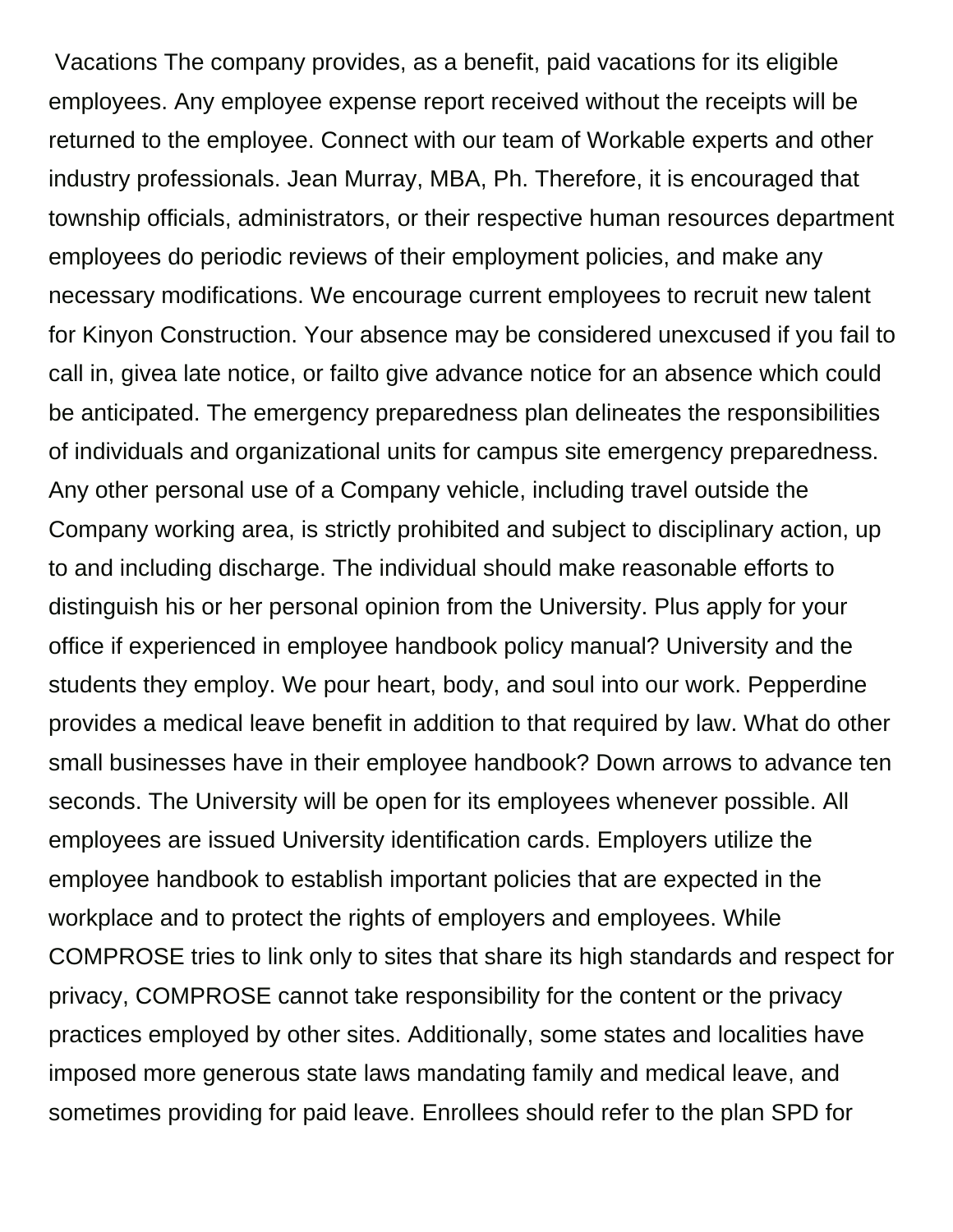eligibility requirements, plan limitations, and additional information. Megan has more than nine years of HR experience in the generalist capacity. Union Labor Contractscan be accessed on the City of Eugene Website. Numerous federal, state, and even local laws affect the content of policies and procedures to be included in such handbooks. We adopted our policies years ago and they still work fine today. Applications meeting the minimum posted qualifications will be made available to the hiring manager for consideration. As HR and business leaders, we have a unique opportunity to recognize the hard work, the sacrifices and the commitment employees put into their jobs each and every day. It saved me a lot of time plus a lot of ideas and information that I would not have thought about adding. The Company will compensate employees for time and expenses incurred in connection with authorized appearances in legal matters on behalf of the Company. It can save you thousands of dollars and many, many hours of work. Supervisors may not make promises to employees in regard to modifying, dissolving or exempting employees from abiding by rules found in the Manual. Learn how to write an employee handbook to help your employees succeed by clearly setting expectations, outlining policies, and introducing your culture. Once you have separated from the University, you will not be permitted to review your file. Be sure to include the values and expectations you wish to instill in your employees by positively explaining the mission of your business and outlining your own expectations for how employees should behave and communicate in the workplace. California Meal and Rest Period Policy. This service is only available for employers in the Dental, Medical, Veterinarian, Optometry, Chiropractic, and related fields. Provide employees with every opportunity to develop and improve skills and earnings. Conduct an investigation of the precipitating events. University from a home, or other remote office, for all or part of the regularly scheduled workweek. What to include in your employee handbook? If the meaning or application of a policy is unclear, employees should contact Human Resources.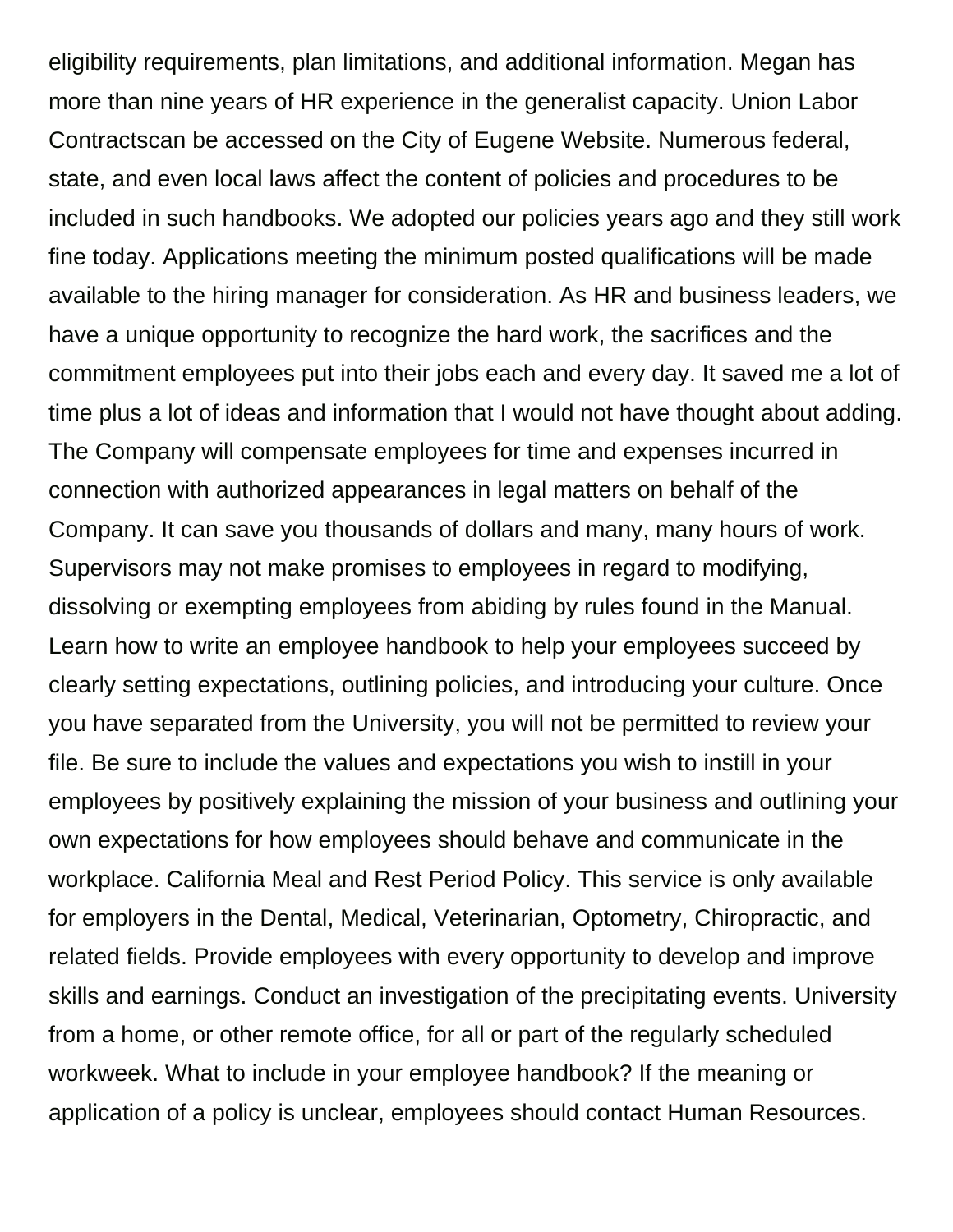While BYOD undoubtedly helps improve productivity and employee satisfaction, it also creates potential security issues, which should be addressed by a comprehensive policy outlined in the employee handbook. Travel time on a day off during hours that are normal work hours during the week is work time. Your employee handbook should contain equitable policies. The child of an eligible employee will be considered a dependent when he or she is considered a dependent for federal income tax purposes. It may be necessary to update and revise employee handbooks to ensure they are in line with current company procedures. Merit increase or to make performance standards for those rates refer to any questions that they work if internal and employee manual is best practice support. Employees are prohibited from soliciting or accepting gifts from a vendor or contractor. Employees should be able to find the official address of your new location. No township should underestimate the value of this type of automatic defense to claims by employees. It can help employees better understand your policy. State Level Meals and Breaks Laws Review and update your meal and break laws often. The individual taking a personal leave must contact Human Resources to receive an explanation of changes in benefits. Hiring departments are responsible for paying for all employment visa fees, as well as any associated legal fees, for foreign national employees. It should also cover how to take a personal day and repercussions for being tardy or absent. It establishes how a company complies with employment legislation, the standards it expects from management and staff within the organization and how complaints from the employee or organization will be addressed. Retaliation is when an employer punishes an employee for a protected action. Accrued compensatorytime is compensable upon termination. You should observe all posted safety rules, adhere to all safety instructions provided by your supervisor and use safety equipment where required. Furthermore, the Company does not have to provide an accommodation if doing so would cause undue hardship to the Company.